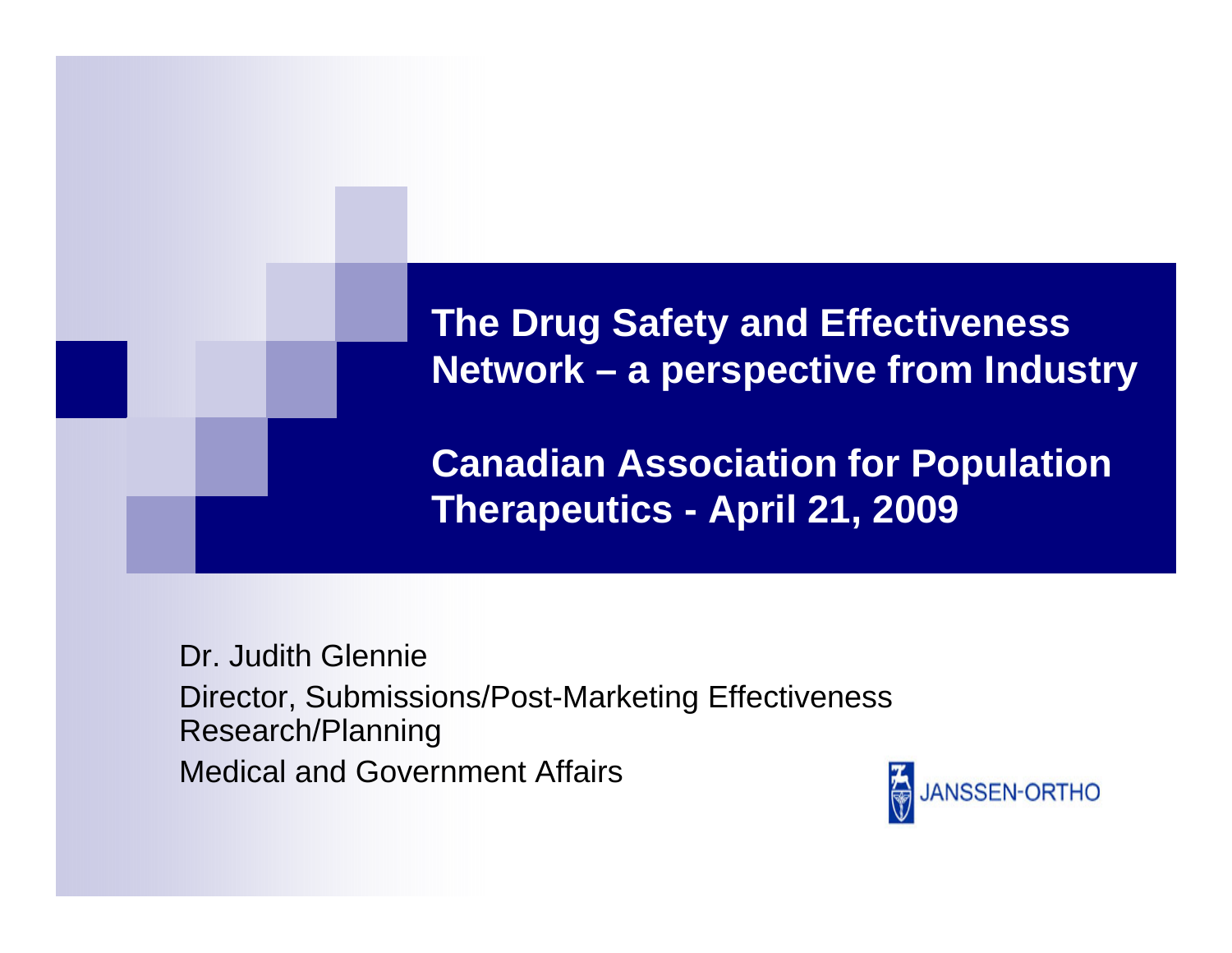### Disclaimer

**The views expressed herein are my own,** and do not necessarily represent those of Janssen-Ortho Inc., the Johnson & Johnson Family of Companies, and/or Rx&D."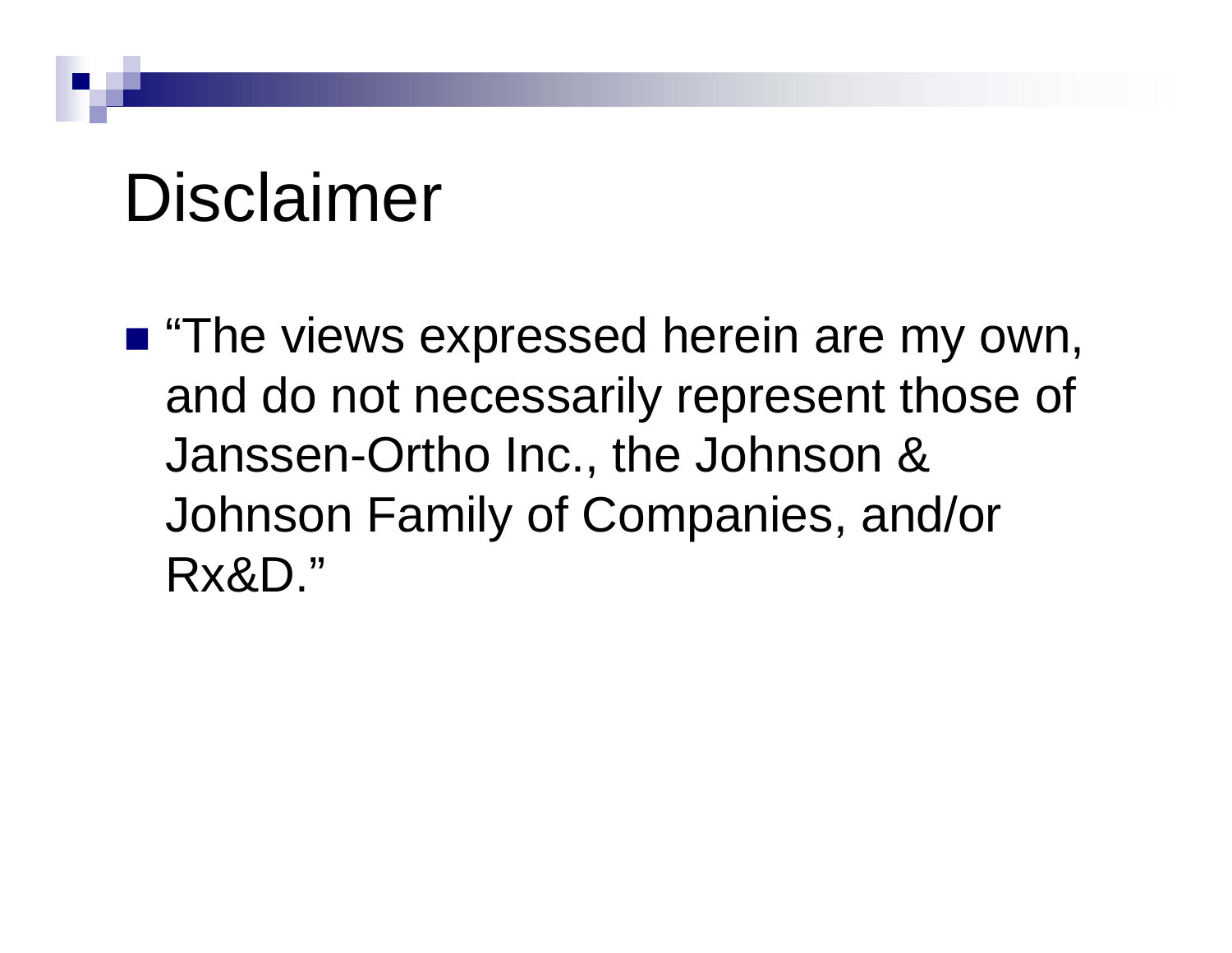### Perspectives

■ DSEN is an important Canadian public policy initiative **BUT…...**

- **Success will be determined by:** 
	- $\Box$  degree of inclusiveness
	- □ scientific rigor
	- $\Box$ integrity of processes, methods, results
- "Accountability" will make or break the initiative
	- $\Box$  the organization, its advisors, its processes, the researchers involved, the outputs, etc.
	- $\Box$ transparency of "everything" is key (policies, processes, etc.)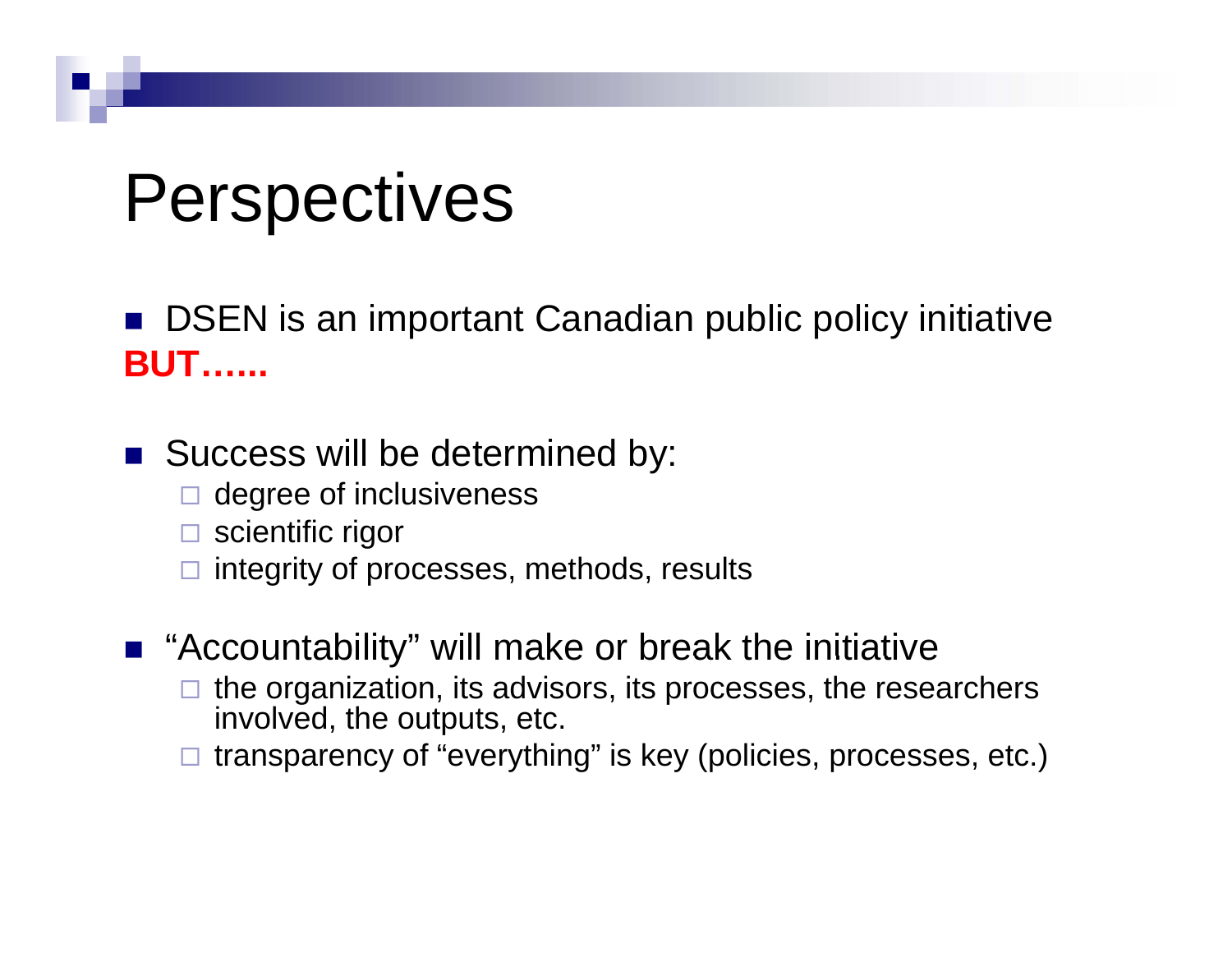## **Opportunities**

- **Bringing safety into context with effectiveness data**  $\Box$  balanced evaluation of safety AND effectiveness data
	- enable informed assessment, dialogue in the benefit-risk process
- **Enhanced understanding of product performance in the** real world
	- $\Box$  for the benefit of patients, prescribers, decision-makers, etc.
- Alignment and collaboration on multiple fronts
	- $\Box$  collaborative methods development approach
		- e.g., possible future CIHR/Rx&D Collaborative Research Program Theme Grant???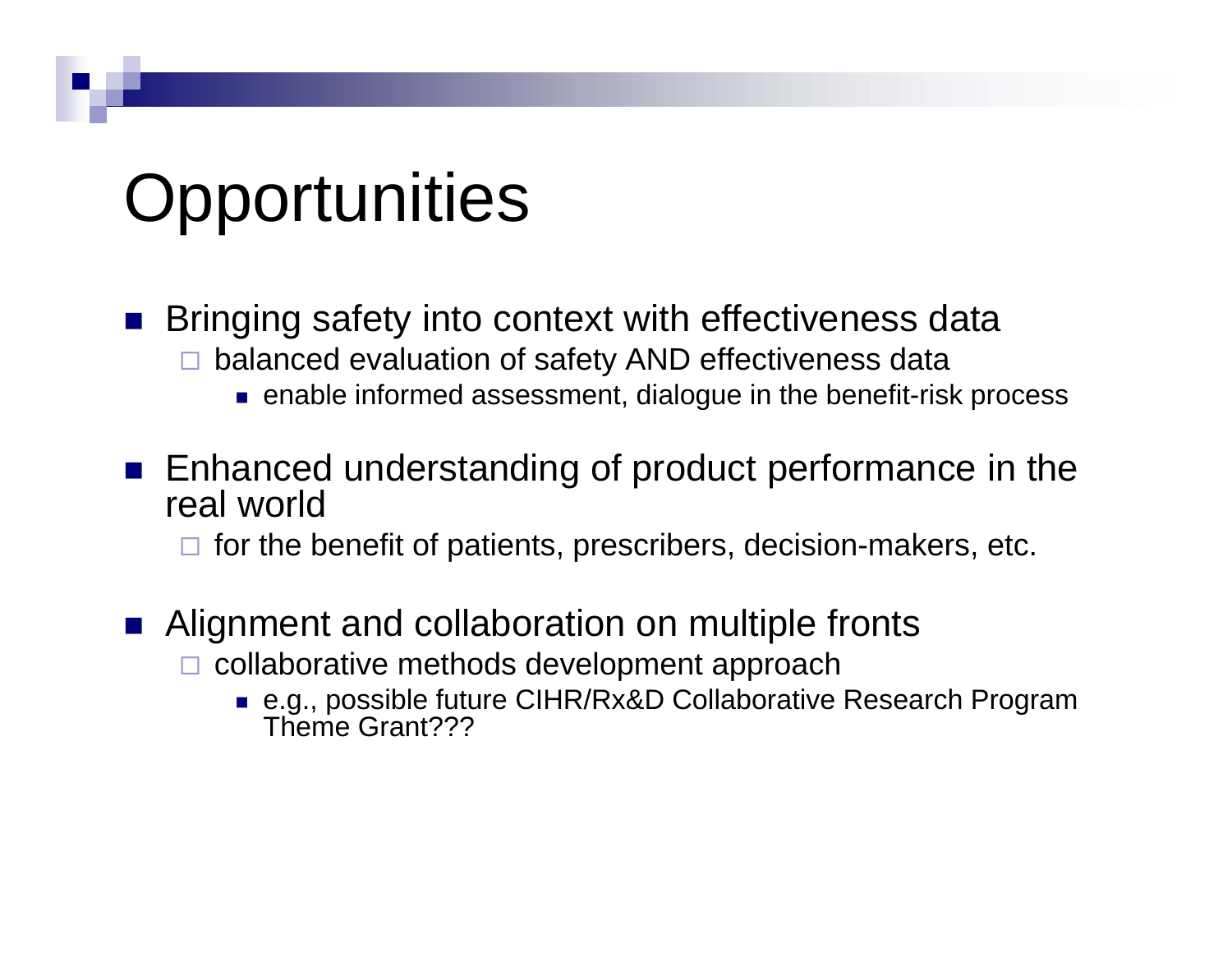# Challenges

- $\blacksquare$  Help stakeholders to understand how they can make their views known
	- □ a "plague" on the NPS/RWSE/DSEN process since its inception
	- $\Box$  current stance continues to imply a desire to keep certain sectors out
	- $\Box$  undermines the transparency and credibility of the process from the outset
- **Finding effective and genuine mechanisms for engaging** groups with important inputs (e.g., industry, patients)
	- $\square$  support high quality science
	- $\square$  protect scientific integrity